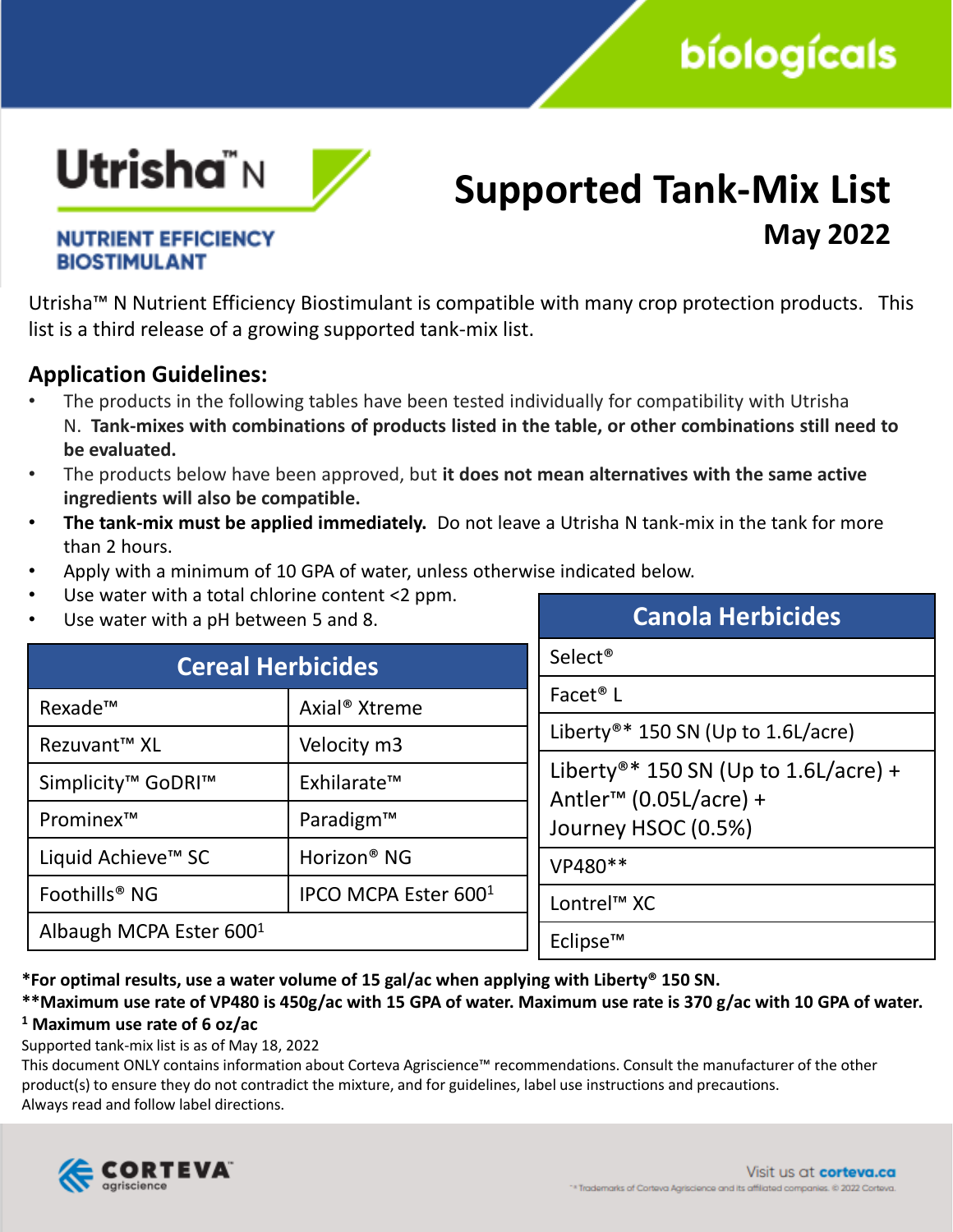# **Utrisha**"N



## **Supported Tank-Mix List May 2022**

### **NUTRIENT EFFICIENCY BIOSTIMULANT**

| Soybean Herbicides*                                  |                                                   |  |  |  |
|------------------------------------------------------|---------------------------------------------------|--|--|--|
| Classic <sup>™</sup> 75DF                            | FirstRate™                                        |  |  |  |
| Classic <sup>™</sup> 75DF +<br>Agral <sup>®</sup> 90 | FirstRate <sup>™</sup> +<br>Agral <sup>®</sup> 90 |  |  |  |
| Enlist <sup>™</sup> 1                                | VP480**                                           |  |  |  |
| Freestyle <sup>TM</sup> +<br>Agral <sup>®</sup> 90   | $Reflex^{\circledR}$                              |  |  |  |
| Engenia <sup>®</sup>                                 | Pinnacle <sup>®</sup> SG                          |  |  |  |
| Zidua <sup>®</sup> SC                                | Pursuit <sup>®</sup>                              |  |  |  |

**\*Use a minimum of 15 GPA water volume for approved soybean and corn herbicide tank-mixes. \*\*Maximum use rate of VP480 is 450g/ac with 15 GPA of water. Maximum use rate is 370 g/ac with 10 GPA of water.**

| <b>Fungicides</b>            |  |
|------------------------------|--|
| Acapela™                     |  |
| Delaro <sup>®</sup> Complete |  |
|                              |  |

|  |                         | <u>e. Le le crispe de la comme de la crispe de la c</u><br><b>May 2022</b> |
|--|-------------------------|----------------------------------------------------------------------------|
|  | <b>Corn Herbicides*</b> |                                                                            |

| CONNINGI MICIO                                                             |                               |  |
|----------------------------------------------------------------------------|-------------------------------|--|
| Steadfast <sup>™</sup> IS                                                  | VP480**                       |  |
| Destra <sup>™</sup> IS                                                     | Enlist <sup>™</sup> 1         |  |
| Lontrel <sup>™</sup> XC                                                    | Callisto <sup>®</sup> 480SC   |  |
| Callisto <sup>®</sup> 480 SC + Aatrex <sup>®</sup> Liquid480 +<br>Agral 90 |                               |  |
| Dual II Magnum®                                                            | Marksman <sup>®</sup>         |  |
| Laudis <sup>®</sup>                                                        | Aatrex <sup>®</sup> Liquid480 |  |
| Zidua <sup>®</sup> SC                                                      | Halex <sup>®</sup> GT         |  |
| Halex <sup>®</sup> GT + Aatrex <sup>®</sup> Liquid480 + Agral 90           |                               |  |

| <b>Adjuvants</b>             |  |
|------------------------------|--|
| Activator <sup>®</sup> 90    |  |
| Agral <sup>®</sup> 90        |  |
| MSO <sup>®</sup> Concentrate |  |
| Interlock <sup>®</sup>       |  |
| Merge <sup>®</sup>           |  |

Supported tank-mix list is as of May 18, 2022

This document ONLY contains information about Corteva Agriscience™ recommendations. Consult the manufacturer of the other product(s) to ensure they do not contradict the mixture, and for guidelines, label use instructions and precautions. Always read and follow label directions.

Select® (Arysta LifeScience); Delaro® Complete, Laudis®, Velocity m3 (Bayer CropScience Inc.); Engenia®, Facet® L, Liberty® 150 SN,Marksman®, Pursuit®, Zidua® SC (BASF Corporation); Acapela™, Destra™ IS, Rexade™, Rezuvant™ XL, Simplicity™ GoDRI™, Paradigm™, Prominex™, Cirpreme™ XC, Liquid Achieve™ SC, Eclipse™ XC, Steadfast™ IS, FirstRate™, Freestyle™, Classic™ 75DF, Enlist™ 1, Lontrel™ XC, VP480 (Corteva Agriscience™); Activator® (Nufarm); Aatrex® Liquid480, Agral® 90, Axial® Xtreme, Callisto® 480SC, Dual II Magnum®, Horizon® NG, Halex® GT, Reflex® (Syngenta); Pinnacle® SG (FMC); Foothills® NG, MSO® Concentrate (Loveland Products); Antler™ Winfield® United